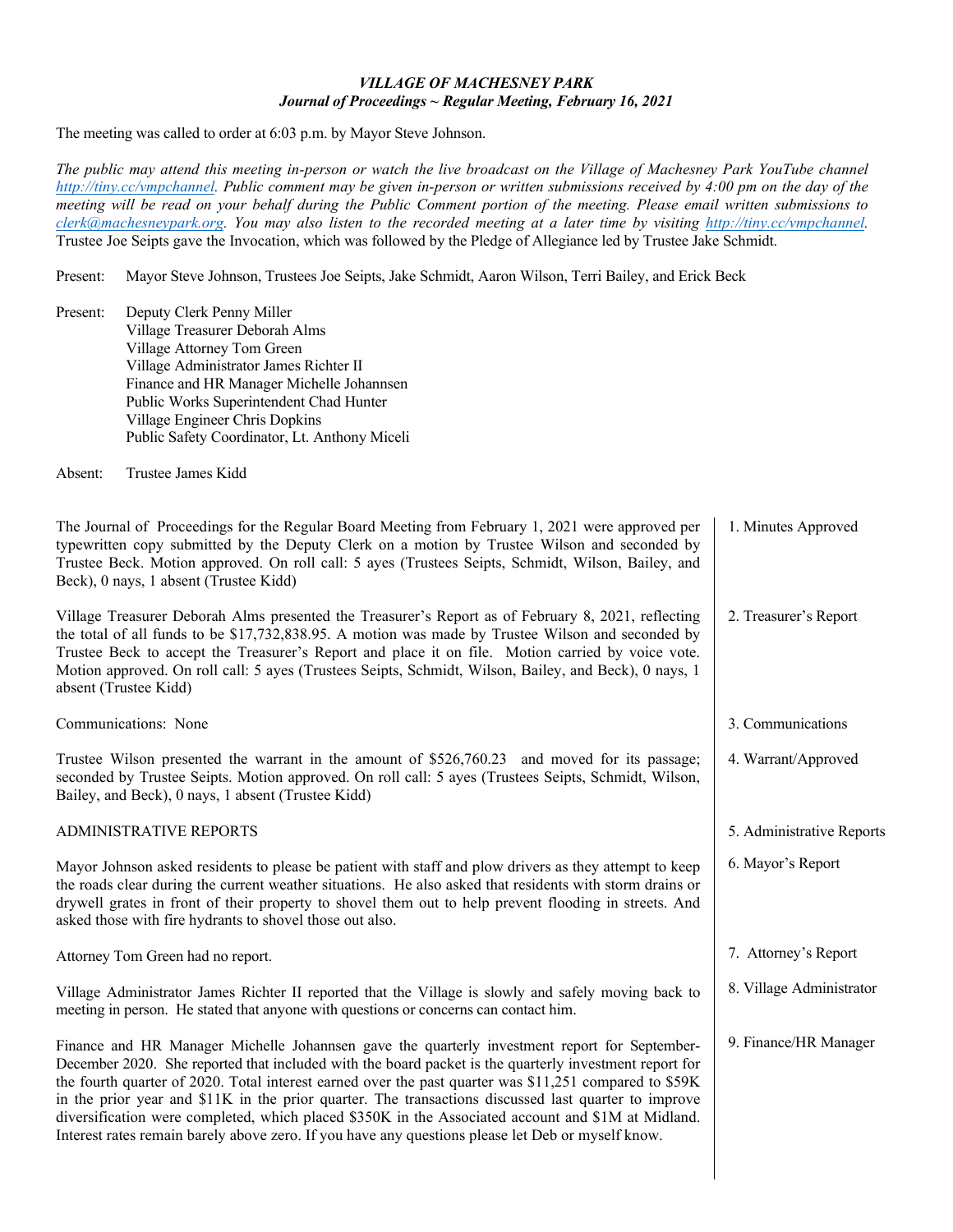*Journal of Proceedings February 16, 2021 Page Two*

| Public Works Superintendent Chad Hunter had no report.                                                                                                                                                                                                                                                                                                                                                                                                                                                                                                                                                                                                                                                                                                                                                                                                                                                                                                                                                                                                                                                                                                                        | 10. Public Works Supt.                                                                                                                                               |
|-------------------------------------------------------------------------------------------------------------------------------------------------------------------------------------------------------------------------------------------------------------------------------------------------------------------------------------------------------------------------------------------------------------------------------------------------------------------------------------------------------------------------------------------------------------------------------------------------------------------------------------------------------------------------------------------------------------------------------------------------------------------------------------------------------------------------------------------------------------------------------------------------------------------------------------------------------------------------------------------------------------------------------------------------------------------------------------------------------------------------------------------------------------------------------|----------------------------------------------------------------------------------------------------------------------------------------------------------------------|
| Village Engineer Chris Dopkins had no report.                                                                                                                                                                                                                                                                                                                                                                                                                                                                                                                                                                                                                                                                                                                                                                                                                                                                                                                                                                                                                                                                                                                                 | 11. Village Engineer                                                                                                                                                 |
| Public Safety Supervisor, Lt. Anthony Miceli reported there were 486 traffic contacts and 7 DUI arrests<br>in the month of January. He thanked Chad Hunter, the Public Works staff, and contractors for keeping<br>the streets plowed making it easier for the Sheriff's Department to get around and respond to calls.                                                                                                                                                                                                                                                                                                                                                                                                                                                                                                                                                                                                                                                                                                                                                                                                                                                       | 12. Pub Safety Supervisor                                                                                                                                            |
| COMMITTEE AND TRUSTEE REPORTS                                                                                                                                                                                                                                                                                                                                                                                                                                                                                                                                                                                                                                                                                                                                                                                                                                                                                                                                                                                                                                                                                                                                                 | 13. Committee Reports                                                                                                                                                |
| District #1 Trustee Seipts, Public Improvements and Safety Chair reported that Res. 11-R-21 was<br>approved at the PISC meeting tonight and will go to Board on March 1, 2021 with a positive<br>recommendation.                                                                                                                                                                                                                                                                                                                                                                                                                                                                                                                                                                                                                                                                                                                                                                                                                                                                                                                                                              | 14. District #1 Report                                                                                                                                               |
| District #2 Trustee Schmidt, Administration and Finance Vice-Chair had no report.                                                                                                                                                                                                                                                                                                                                                                                                                                                                                                                                                                                                                                                                                                                                                                                                                                                                                                                                                                                                                                                                                             | 15. District #2 Report                                                                                                                                               |
| District #3 Trustee Kidd, Public Improvements and Safety Vice-Chair left no report.                                                                                                                                                                                                                                                                                                                                                                                                                                                                                                                                                                                                                                                                                                                                                                                                                                                                                                                                                                                                                                                                                           | 16. District #3 Report                                                                                                                                               |
| District #4 Trustee Wilson, Administration and Finance Chair, reported that Ordinance 17-21, and<br>Resolutions 12-R-21, 13-R-21, and 14-R-21 were approved at the A&F meeting this evening and will<br>go to Board on March 1, 2021 with positive recommendations.                                                                                                                                                                                                                                                                                                                                                                                                                                                                                                                                                                                                                                                                                                                                                                                                                                                                                                           | 17. District #4 Report                                                                                                                                               |
| District #5 Trustee Bailey, Planning and Economic Development Chair had no report.                                                                                                                                                                                                                                                                                                                                                                                                                                                                                                                                                                                                                                                                                                                                                                                                                                                                                                                                                                                                                                                                                            | 18. District #5 Report                                                                                                                                               |
| District #6 Trustee Beck, Planning and Economic Development Vice-Chair had no report.                                                                                                                                                                                                                                                                                                                                                                                                                                                                                                                                                                                                                                                                                                                                                                                                                                                                                                                                                                                                                                                                                         | 19. District #6 Report                                                                                                                                               |
| CONSENT AGENDA - Mayor Johnson noted that the next item is the Consent Agenda. He asked<br>Staff to introduce all items to be considered under the Consent Agenda.                                                                                                                                                                                                                                                                                                                                                                                                                                                                                                                                                                                                                                                                                                                                                                                                                                                                                                                                                                                                            | 20. Consent Agenda                                                                                                                                                   |
| Village Administrator James Richter II, presented the items under Item X. Consent Agenda as<br>follows:<br>X. Consent Agenda*<br>Ordinance 08-21, Special Use Permit for Outdoor Storage at 1189 Anvil Drive, First Reading<br>A.<br>Ordinance 09-21, Variance from Outdoor Storage Screening Requirements at 1189 Anvil<br>В.<br>Drive, First Reading<br>Ordinance 10-21, Variance from Commercial Design Standards, 8010 N. 2 <sup>nd</sup> Street, First<br>C.<br>Reading<br>Ordinance 11-21, Special Use Permit for Major Motor Vehicle Repair in CG District at 8010<br>D.<br>N. 2 <sup>nd</sup> Street, First Reading<br>Resolution 07-R-21, Authorize Dental, Life, and Vision Insurance Coverages with Principal<br>Ε.<br>Life Insurance Company<br>Resolution 08-R-21, Settlement Agreement with Fazio Property VII, LLC<br>F.<br>Resolution 10-R-21, Cenergy Power Option to Lease Extension<br>G.<br>Resolution 14-R-21, Resolution Opposing HB 3653 in its Current Form<br>Н.<br>Mayor Johnson asked if there were any items to be removed from the Consent Agenda to be considered<br>separately. There were none. The Consent Agenda was accepted as presented. | Ord 08-21/1st/Pass<br>Ord 09-21/1st/Pass<br>Ord 10-21/1st/Pass<br>Ord 11-21/1st/Pass<br>Res 07-R-21/Pass<br>Res 08-R-21/Pass<br>Res 10-R-21/Pass<br>Res 14-R-21/Pass |
| Mayor Johnson called for a motion to approve all items under the Consent Agenda. The motion was<br>made by Trustee Schmidt and seconded by Trustee Wilson. Motion approved. On roll call: 6 ayes                                                                                                                                                                                                                                                                                                                                                                                                                                                                                                                                                                                                                                                                                                                                                                                                                                                                                                                                                                              |                                                                                                                                                                      |

(Trustees Seipts, Schmidt, Wilson, Bailey, Beck, and Mayor Johnson), 0 nays, 1 absent (Trustee Kidd)

UNFINISHED BUSINESS: None

21. Unfinished Business